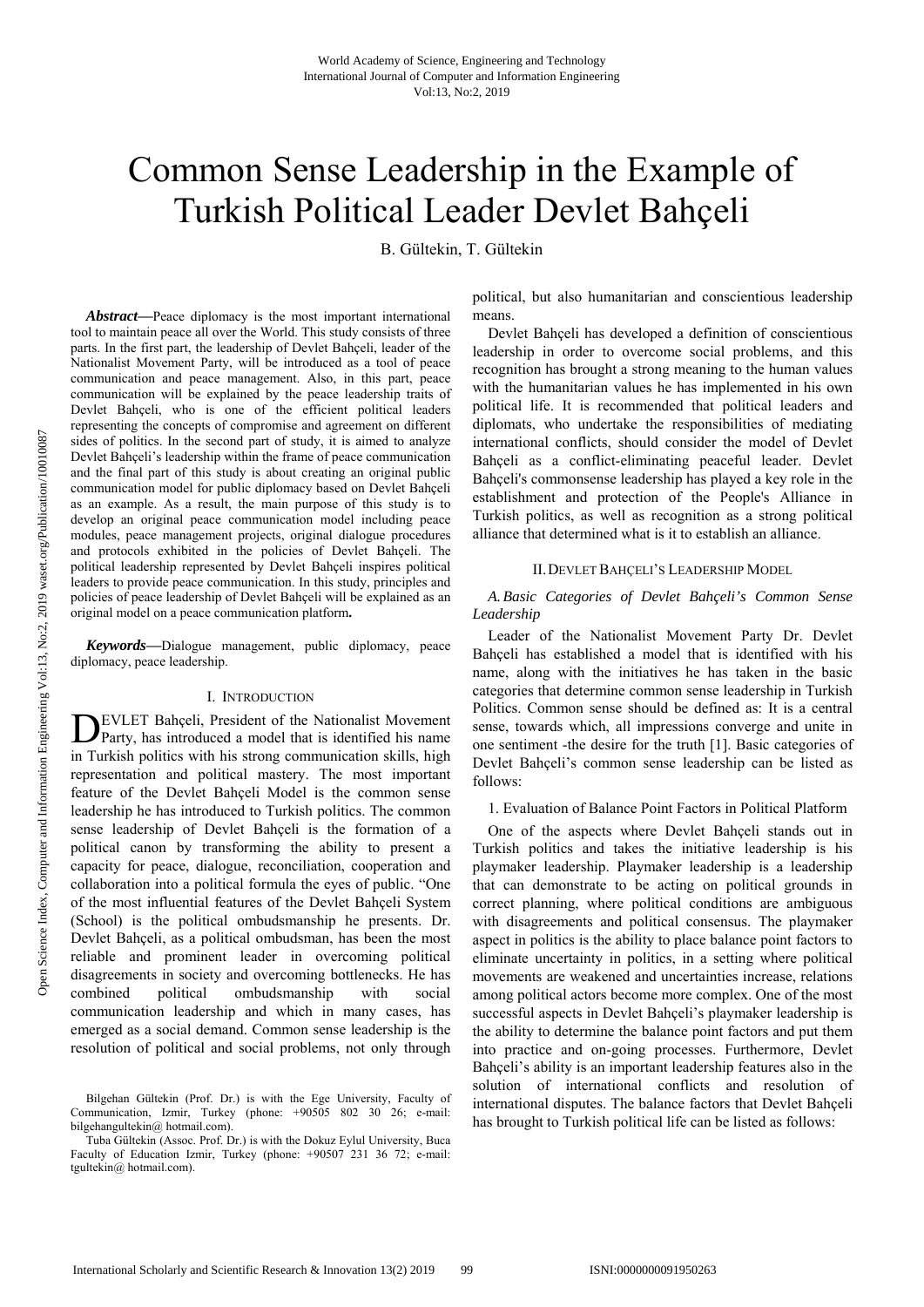a) Ability to Determine the Balance Point of Uncertainty and Rewarding Uncertainty

One of the biggest political features and abilities of Devlet Bahçeli is the achievement to determine the balance point of uncertainty. It is important to define the balance point of uncertainty as concerns the elimination of political uncertainties and determination of correct point to operate political channels at the right time. Balance point of uncertainty is the determination of correct interventions in order to create an innovation and development from uncertainty, taking into account the situation in which political uncertainty develops, the actors of this uncertainty and the conditions that feed ambiguity. For instance, in an environment where politics becomes uncertain and complex, creating an innovational direction that will eliminate the uncertainty through balancing should be drawn as destination by separating all solutions to one side and the conditions forming the uncertainty to the other. This innovation will also be a key starting point for political consensus. First of all, Devlet Bahçeli has political ability to create an innovation from uncertainty. Meanwhile, creating innovation from uncertainty is also a situation that overcomes political deadlock. For instance, in Turkish Grand National Assembly, blockage of parliamentary activities on any issue and failure of parliamentary activities is one of the political uncertainties. Devlet Bahçeli interferes with politics at times when the deadlocks and conflicts have already turned troublesome and into a crisis. In such cases, Devlet Bahçeli sets a political model to bring innovation in order to resolve political conflicts, thereby resolving deadlocks. When politics is blocked and uncertainty has become a communication process, it is one of the most defining features of common sense leadership to create an innovation point in order to be active and balance uncertainty; to make policy in that era, Devlet Bahçeli undertakes initiative leadership to familiarize this point and reconstruct politics. It is important to define the concept of being a balance point which has been introduced by Devlet Bahçeli to the concept of common sense leadership.

The main features of the "Rewarding Uncertainty" concept that Devlet Bahçeli offers the Turkish political arena are as follows:

- Rewarding Uncertainty, when politics become uncertain, is the correct position of categories of uncertainty. Devlet Bahçeli excellently identifies the basic categories of areas that create uncertainty in Turkish politics.
- Rewarding Uncertainty means interaction between categories that create uncertainty and correct determination of categories. Devlet Bahçeli determines the interaction among basic uncertainty categories that shape politics and makes the right referral about how these relations affect the existing uncertainty. This is also a political chess mastership.
- Rewarding uncertainty is mastership to eliminate grey zone and gossip areas that create uncertainty. Meanwhile, uncertainty creates gossip areas that influence the system; these areas are defined as the grey zone of politics. Devlet Bahçeli reduces the impact of gray areas, identifying the

correct communication themes so that rumors will not affect or do any harm to the system by determining the correct areas spreading the buzz in politics. One of the most important areas of common sense leadership that Devlet Bahçeli provided to Turkish politics is to disable gossip mechanisms and perform correct actions by resolving rumor channels.

 One of the political assets pertaining to Rewarding the Uncertainty is to be able to undertake a political leadership role related to determining the issues where the society is likely to become troubled with and resolving this problem. Political uncertainty can also lead to social conflicts. Devlet Bahçeli undertakes leadership and prevents transformation of uncertainty into conflict by determining the right point, in that political uncertainty transforms social uncertainty. This is a feature that is one of the most important aspects of rewarding uncertainty and identifies with common sense leadership. Meanwhile, this quality of Devlet Bahçeli is an important point to guide international leaders. One of the areas where social conflicts are most affected is that of political uncertainties and disputes between political actors. Devlet Bahçeli identifies the right point where political uncertainty is transformed into social uncertainty, taking the leadership at that point and preventing uncertainty from turning into conflict. One of the important communication skills that Devlet Bahçeli has brought to Turkish politics is the political ability to correctly determine channels from which the uncertainties spread out and to take appropriate measures to prevent the spread. It is one of the communication skills about the common sense leadership of Devlet Bahçeli to understand uncertainty's circulation area correctly and to be able to interfere politically at critical positions in these areas and take the initiative.

# *B.Devlet Bahçeli's Balancing Moderator Leadership*

One of the most important political balance factors that Devlet Bahçeli brought to Turkish politics is his balancing moderator leadership. Devlet Bahçeli's political moderation is a strong negotiating point for resolving important political conflicts and resolving disputes. "The motivation to provide mediation arises because the third party sees the ongoing conflict and its effects on civilians as creating a humanitarian emergency of sufficient magnitude to require some actor to do something about the conflict" [2]. At this point, Devlet Bahçeli's Moderator Leadership is one of the important issues to be examined in regard to common sense leadership. Devlet Bahçeli's balanced moderator leadership is to gain the basic balance areas that will provide consensus in Turkish politics as playmaker leadership. "Probably the most common question raised about mediation (both domestic and international) is how a party should go about identifying a suitable mediator. We would rephrase that as two slightly different questions: (1) how does one go about locating candidates for a mediator role, and (2) how does one select a mediator who is appropriate for the dispute?" [3]. Transformation of balance areas in politics into a playmaker field that will lead society and in favor of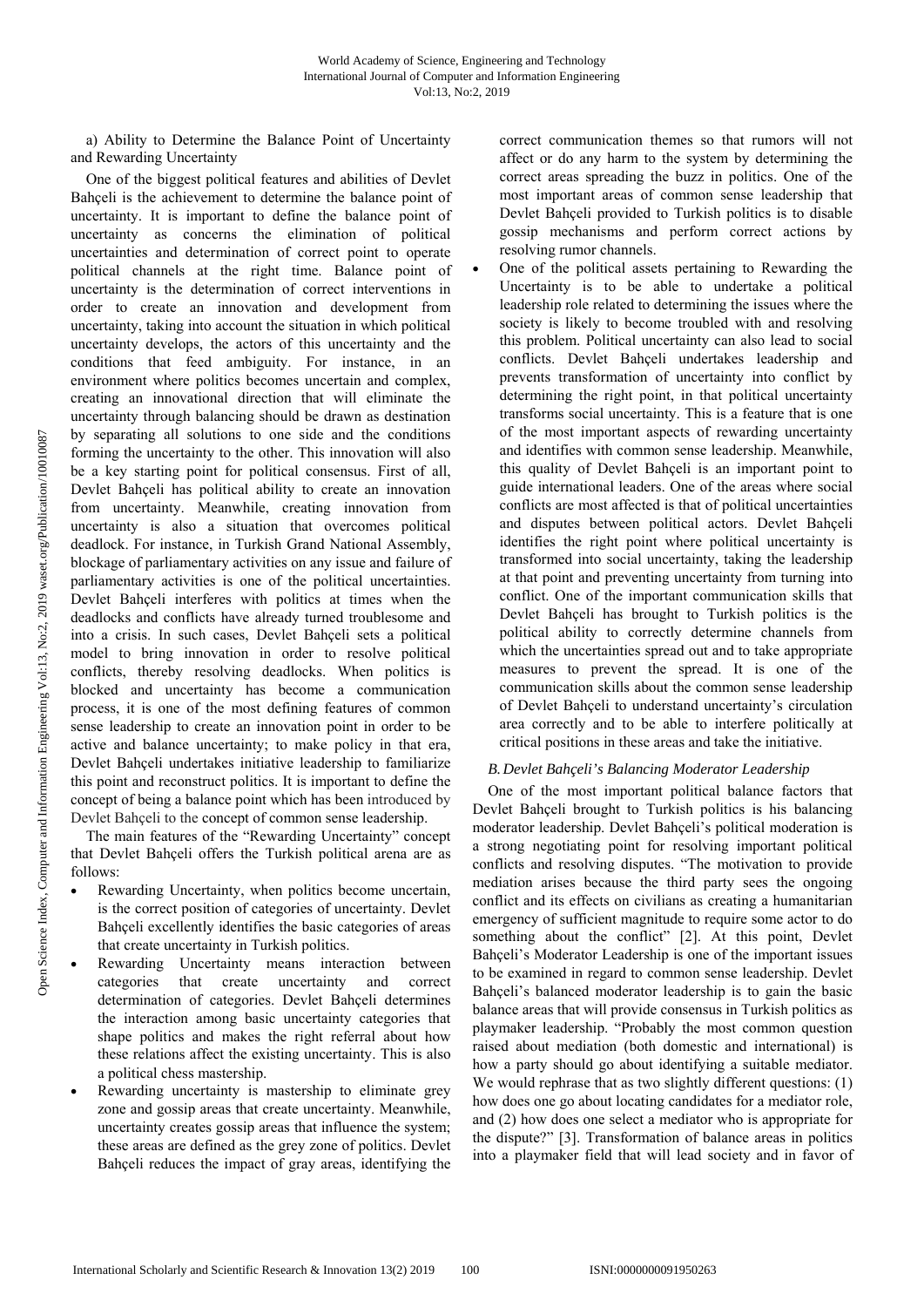society is also a balancing moderation. These balancing moderation features that brought by Devlet Bahçeli to Turkish politics can be listed as follows:

- a) The most important reflection of Devlet Bahçeli's balancing moderator ability as a leader of common sense can be seen in the fact that he has introduced the definition of balancing leadership to politics and that he has already managed to let himself be accepted as the strongest representative of this type of leadership. Balance leadership in the context of moderation, in cases where differences in politics turn into a non-solution and nonalternative concepts, is to be able to offer alternatives with a strong leadership approach and correct political leadership, and also to establish the fact that he is decisive in alternative approaches as a political leader and the dominant power to reach consensus for the realization of these alternatives. One of the biggest contributions of Devlet Bahçeli to Turkish political life and to common sense leadership features is to identify different alternatives and influence the politic process as a powerful moderator in the realization of these alternatives. It is one of the strongest communication concepts of common sense leadership, to emphasize the fact that politics has alternatives and to exhibit a political leadership that will be a critical body for these alternative concepts. The four items that determine balancing moderation brought by Devlet Bahçeli to common sense leadership are as follows:
	- One of the most distinctive features of the balancing moderator leadership introduced by Devlet Bahçeli to Turkish political life that can act as a guide in the solution of the disputes in the world is the connective leadership, which is a reflection of the diplomatic ability in international relations to Turkish politics. Connective leadership means that in a society where a political leader lives and leads, he can combine traditions, procedures, legal processes, and culture and customs that hold society together in a resolute leadership style, with his strong efforts in political life and society as a guardian of formal mechanisms and traditions. Leadership in this regard can be defined as connective leadership in political life. One of the most important leadership characteristics of Devlet Bahçeli on political life and common sense leadership is achieved with this type of leadership. Connective leadership is a strong line of leadership in the advocacy of values and traditions that are peculiar to a given society.
- 2. Another feature of Balancing Moderators is that they have a key reputation and prestige to place mechanisms which balance the system, so this feature can be defined as "provider leadership". Provider leadership is the ability to open key channels of politics and to provide these channels to the field of society and politics.

Devlet Bahçeli has the ability and leadership that provide solutions to implementations of various channels to solutionoriented, complementary and descriptive mechanisms.

3. The rhetoric leadership introduced by Devlet Bahçeli to Turkish politics is of strategic importance in terms of triggering the system-balancing mechanisms. In this point, the concept of rhetoric leadership is not just about being a good and powerful preacher but about reaching the socially strategic and strong areas through this trait in a given society. For instance, Devlet Bahçeli has a strong rhetoric leadership in Turkish politics about development of intellectual context and use of cultural values that will mobilize intellectual leaders. As a political leader, he has considered cultural values and cultural codes as a part of common sense leadership and placed his ideational life to the center of his rhetoric. Besides, Devlet Bahçeli is one of the most effective political leaders in Turkish sports life and for Turkish youth. When evaluated from these perspectives, Devlet Bahçeli is one of the most powerful political leaders of Turkish political life in terms of magnitude and effectiveness of the area he addressed as a rhetoric leader.

4. One of the most important features of the balancing moderation brought by Devlet Bahçeli to Turkish political life is character leadership. Devlet Bahçeli has a unique characteristic leadership along with his own temperament and characteristics. Characteristic leadership is the formation of a reputable leadership in society and political life with his unique characteristics of a political leader.

In regards to his political career and his contribution to Turkish politics, Devlet Bahçeli's political attitudes, practices and approaches offer to present his unique political models in the country's politics. Political Invitation Leadership is one of these models.

# *C.Political Invitation Leadership*

Devlet Bahçeli's invitation leadership and political ability about social invitations constitute the most important levels of common sense leadership. Invitation leadership is the recognition of a message delivered by a political leader to a community as an invitation by its addressee, and the transformation of the leader's message power into an invitation leadership force. One of the rarest leaders in Turkish politics, who has captured the invitation power with his messages and undertaken the role of invitation leadership, is Dr Devlet Bahçeli, President of the Nationalist Movement Party.

Herein, in order to better define common sense leadership, it is necessary to understand the moment where message power turns into invitation leadership power. This is also a key moment that determines leadership. Message power is the power of a political leader to mobilize mechanisms to enable society to be accepted in the society, and the ability of a political leader to share a social and political approach with society about a particular issue. On the other hand, invitation communication leadership is the transformation of the initiation of a political leader on a particular social issue or the political attitude he/she develops on a particular political issue into the leadership of a particular social movement by society as the fundamental approach that describes this social or political issue. Meanwhile, it is acceptance of the political attitude and approach of the leader as a starting point and basic leadership for a social movement.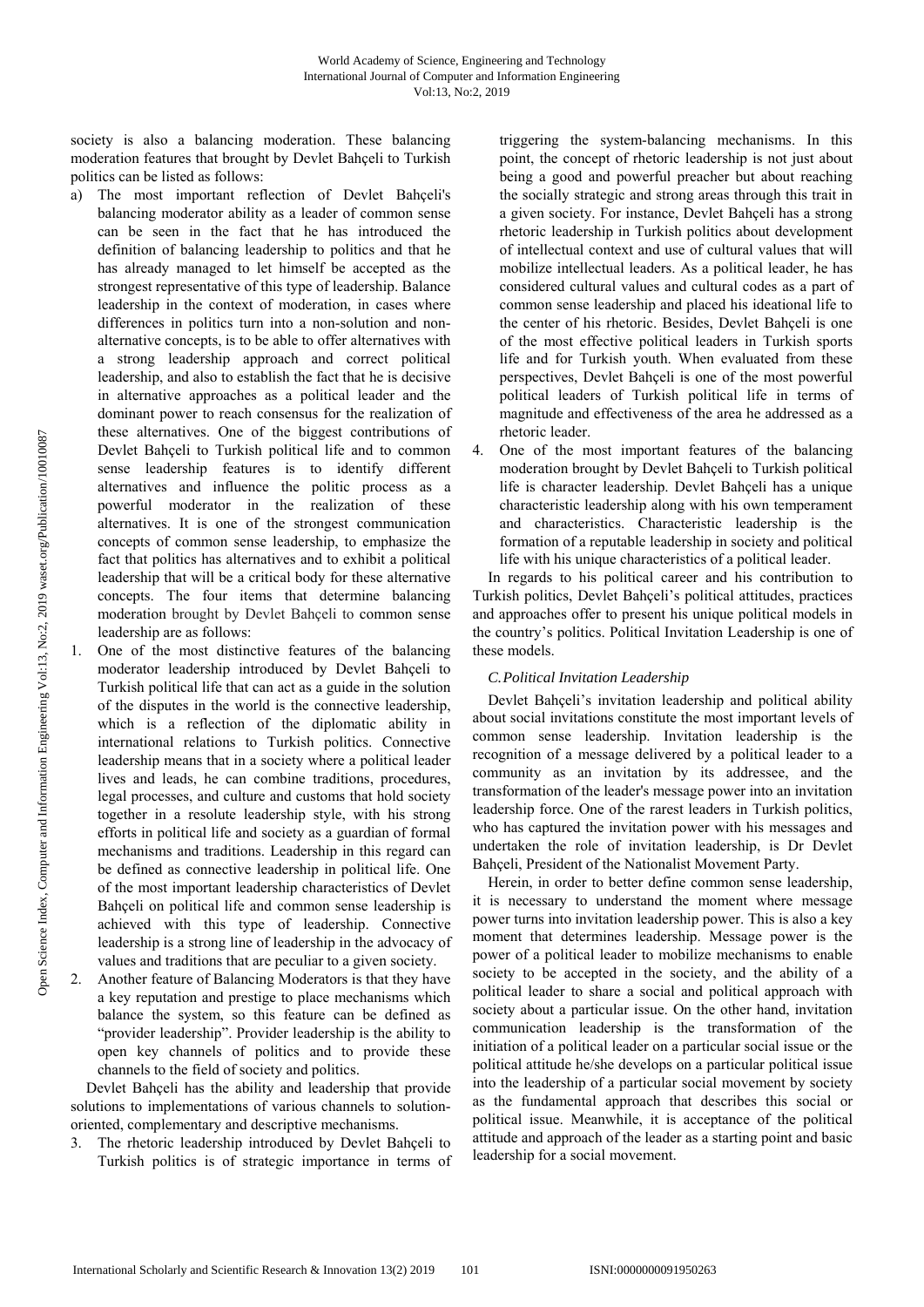Dr. Devlet Bahçeli, along with Turkish President Recep Tayyip Erdoğan, are two of the most effective leaders with regard to invitation leadership. At this point, to better understand common sense leadership, as in the case of Devlet Bahçeli, eight basic categories that determine invitation leadership should be elucidated.

- 1. Invitation Leadership is a Political Invitation Communication Skill: Invitation leadership is one of the most essential invitation communication skills for common sense leadership. One of the most important factors that makes Dr. Devlet Bahçeli strong in Turkish politics is his political ability in regard to invitation communication. One of the most important features that make invitation communication a strong element in political communication is the transformative sharing of the invitation. This point has a distinctive feature within the scope of common sense leadership. Transformational sharing of an invitation by a leader is to have a transformative effect of a subject that a political leader addresses within a given society as a call within the framework of rhetoric. Transformative effect is that the message which a political leader presents to society on any issue is the reference point for that society to create a social initiative on the issue. One of the most important achievements of President of Nationalist Movement Party, Dr. Devlet Bahçeli is his ability to find these reference points and to connect them with society. The messages that Devlet Bahçeli presents to society about various issues are accepted and adopted by society, and have the power to mobilize society. Society refers to the leadership of Devlet Bahçeli in developing a social movement about certain issues, and this reference eventually becomes a social and political model.
- 2. Invitation Leadership by Devlet Bahçeli offers Participatory Negotiation approach to Society: One of the main categories determining President of the Nationalist Movement Party, Dr. Devlet Bahçeli's invitation leadership is that it offers a participatory negotiation approach to society. Participatory Negotiation is the development of a negotiating framework that will improve the invitation force of a message which is accepted by society as an invitation and becomes an invitation communication. The development of the invitation force of a message by a political leader which is accepted as an invitation is the transformation of this invitation to a social model and the transformation into a model and framework that society develops itself with a high level of participation which the invitation provides. One of the most important achievements of invitation leadership by Devlet Bahçeli is transformation of invitation communication into participatory negotiation, transformation of this invitation by society itself into an initiative, and society's development of the negotiating channels to convert this initiative to broader social participation.
- 3. Devlet Bahçeli's Invitation Leadership Offering Strong Invitation-Based Mechanisms for Participation: One of

the strongest levels of the common sense leadership of President of the Nationalist Movement Party Dr. Devlet Bahçeli is that he has a leadership approach which offers strong response based on invitation for participation. This approach can be defined as "Spreading Representation" of the invitation. Spreading Representation means that the message of a political leader transformed into a social call captures the very attention of the addressee in the most powerful way, so that this call is responded to through the strongest channels by a given community. Devlet Bahçeli's call on society offers a powerful sharing to find the strongest and most critical responders who are interested in this invitation, and provide opportunity for responders to react to this invitation. Devlet Bahçeli's political mastery in this regard can be defined as the reciprocal power of his call and Devlet Bahçeli is the leader with the most effective representation in Turkish politics in terms of reciprocal power.

- 4. Devlet Bahçeli's Invitation Leadership and "Narration Troika": A basic characteristic of Devlet Bahçeli's invitation leadership is his ability to present effective figures and his persuasive narration that will gain a reaction from society to his social invitation. This initiative and power of Devlet Bahçeli in regards to invitation leadership can be defined as presenting effective narration, using compelling figures and choosing competent mechanisms; such that, in the case of Devlet Bahçeli, this trio of elements can be defined as "Narration Troika". Devlet Bahçeli's "Narration Troika" that consists of these three elements, is also an approach which will be a model for international common sense leadership. Finding the active figures and symbols for invitation in the community, bringing these figures together with society and choosing an effective mechanism, provides a strong sharing of social invitation that is identified with Devlet Bahçeli. Narration Troika is a model presented by Devlet Bahçeli to Turkish politics as a common sense leadership feature, and includes strong narrations that can be considered as common sense leadership in international relations.
- 5. Another political skill in perceiving the message presented by President of the Nationalist Movement Party Dr. Devlet Bahçeli to society as invitation leadership is "Movement power of invitation" in communication with society. One of Devlet Bahçeli's greatest contributions to Turkish politics, as a leader of common sense, is to create movement leaders for the use of this initiative by responders of a message to turn that message into an initiative in society and that these leaders accept Devlet Bahçeli as the natural leader of movement. In fact, this is the essence of the motto: "The leader of movement is Devlet Bahçeli". The power of a common sense leader to create initiative leaders who will act upon this invitation is one of the most important levels to create common sense leadership.
- 6. Devlet Bahçeli's other skill, as part of common sense leadership about invitation leadership, is that of providing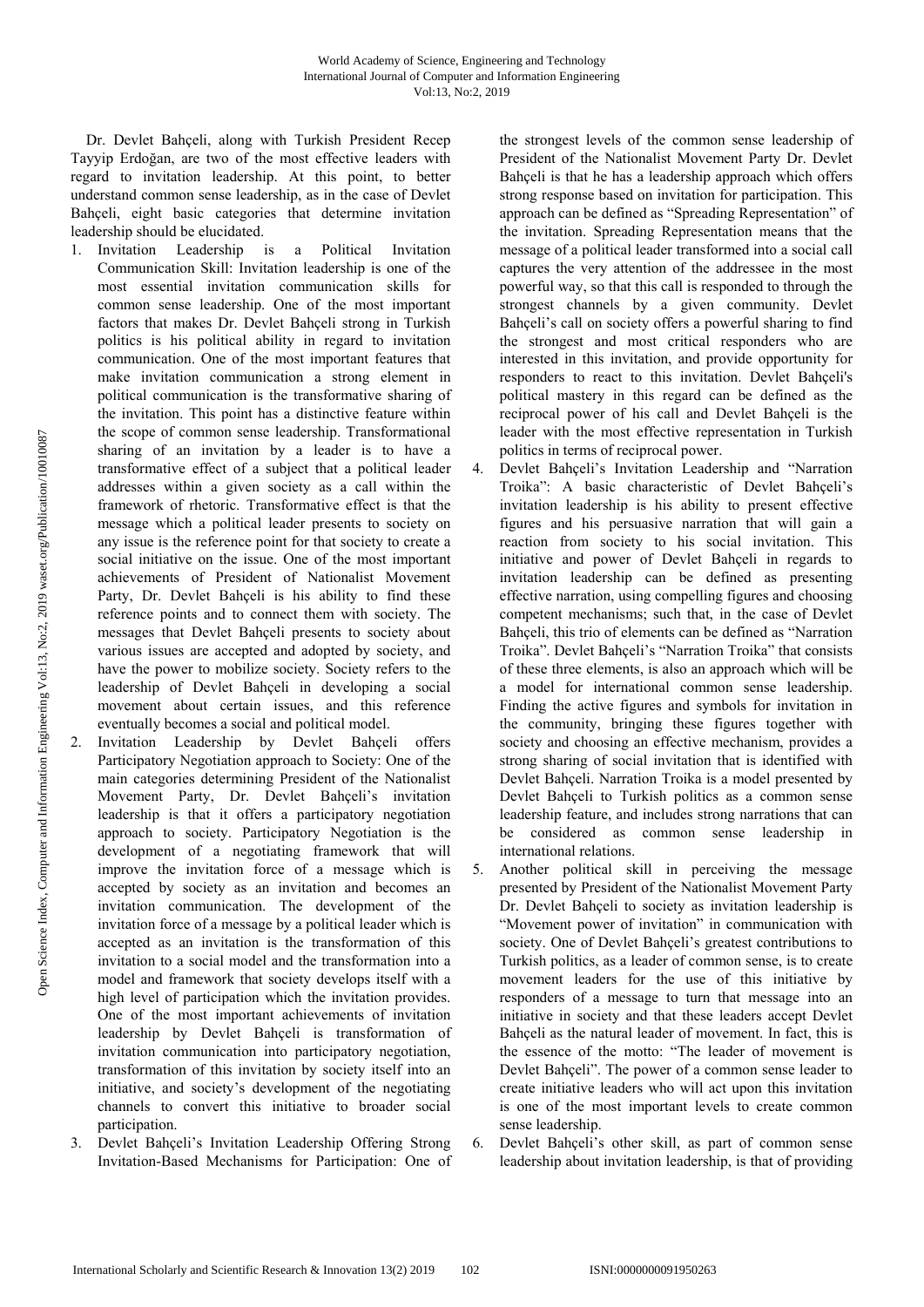"Conscientious transformation of invitation". When Dr. Devlet Bahçeli's invitations that he presents to society on various issues are evaluated, in the adoption of these invitations by the society, it is seen that the areas where the messages presented in society are reciprocated and responded by the addressed group also point to some certain breaking points and these breaking points establish a type of conscientious-based partnerships in the community aiming at the establishment of a social revision and change. One of the most important common sense leadership features of Devlet Bahçeli is to find the breaking points that will achieve this conscientious partnership and transform these points into a social movement; these characteristics should be evaluated within the international relations system known as the Devlet Bahçeli Model. In terms of invitation communication, areas where social breakpoints transform into a conscientious partnership can be defined as transformation of invitation into a conscientious partnership; this transformation is one of the key common sense leadership features.

7. Another defining feature of Devlet Bahçeli's invitation leadership is "apparent power of invitation". Apparent power of invitation is, in a consensus process, to evaluate a social conflict area in which a political leader's invitation for society gets the highest possible response. One of the greatest communication skills of Devlet Bahçeli within the scope of invitation leadership is his ability to turn conflict areas into areas of consensus. The invitation-leadership feature where this ability finds meaning is the apparent strength of the invitation. An invitation to the public by Devlet Bahçeli, presented by him and accepted by the target group in society, finds its most obvious angle, which then acts as a determining factor for the elimination of a conflict. One of the areas where President of the Nationalist Movement Party Devlet Bahçeli's invitation communication is the strongest is his "expression sharing of invitation". Another approach to Devlet Bahçeli's model of common sense leadership is transformation of an invitation that is presented by the leader to society into a social attitude, and in the meantime, the transformation of this invitation into a social leadership that explains social sensitivities.

# III. DEVLET BAHÇELI AS A POLITICAL OMBUDSMAN

Devlet Bahçeli has achieved a very respectable place in Turkish political life as an ombudsman.

"Political ombudsman is entitled to the powers, protection under the Act to make use of procedures, process, proceedings and practices appertaining to the post of ombudsman" [4].

Therefore, Devlet Bahçeli's common sense leadership needs to be examined given the characteristics of his Ombudsmanship. The ombudsman is the person providing the common sense climate with a supranational understanding by undertaking a reliable communication leadership among the parties of the dispute in the elimination of conflicts and

disagreements. Many times, Devlet Bahçeli has undertaken a mission to eliminate conflicts with the understanding of the need of continuation of the state's existence in the course of his political career. The main characteristics of Devlet Bahçeli as an ombudsman in Turkish politics as part of his common sense leadership are as follows:

- 1. Conflict Solver Leadership
- 2. The head of the Nationalist Movement Party, Dr Devlet Bahçeli, has taken a conflict solver position in terms of common sense leadership. Decisive leadership is the selection of the right actors to eliminate these conflicts by identifying the main conflict areas in political and social life and providing social support and acceptance in the process. "Shuttle diplomacy involves the President (or chair of subsidiary body, or a designated colleague) literally shuttling between each negotiating coalition" [5]. With his mastery and communication skills, Devlet Bahçeli exhibits one of the most powerful examples of anti-conflict/conflict solver leadership. "Broadly speaking, there are number of ways of managing international conflicts. Four different approaches to conflict management may be identified. These are (1) threats, use of force and competence, (2) deterrence, (3) adjudication, and (4) accommodation (e.g., negotiation and mediation) [6]. One of the greatest masteries of Devlet Bahçeli in political life is that he can choose the right actors to prevent conflicts, allowing them be placed in the process and make the necessary evaluations.
- 3. The second important feature of Devlet Bahçeli as an ombudsman in Turkish politics is the concept of "Trust Flow Leadership" As an ombudsman, trust flow leadership stands for the creation of a kind of social corridor with the leadership power in eliminating the uncertainties, conflicts and conflict areas and maintaining domination on this corridor. Devlet Bahçeli also exhibits the "Trust Flow Leadership" feature, leading the way in social initiatives that affect the process and crisis management and ensure the flow of trust.
- 4. It is the skill of dialogue management that reinforces Devlet Bahçeli's prudence and common sense leadership and makes it more meaningful in the evaluation of the leader as a political ombudsman. Dialogue management is a characteristic that should be strong in a political leader, and influence the political sphere. Dialogue management is the transformation of a process that will open up and operate the dialogue channels of process management that will solve uncertainties in the political field, and other problems and allow society to gain dialogue leaders afterwards and prepare the ground for dialogue. This is also a political leadership understanding. The dialogue management exhibited by Devlet Bahçeli, leader of the Nationalist Movement Party, is a subject that can be considered as the Devlet Bahçeli Model. Thus, Bahçeli is a political ombudsman in Turkish politics with his mastery in dialogue management.
- 5. The political mastery of Devlet Bahçeli, as a political ombudsman in Turkish politics, also lies in his "Wisdom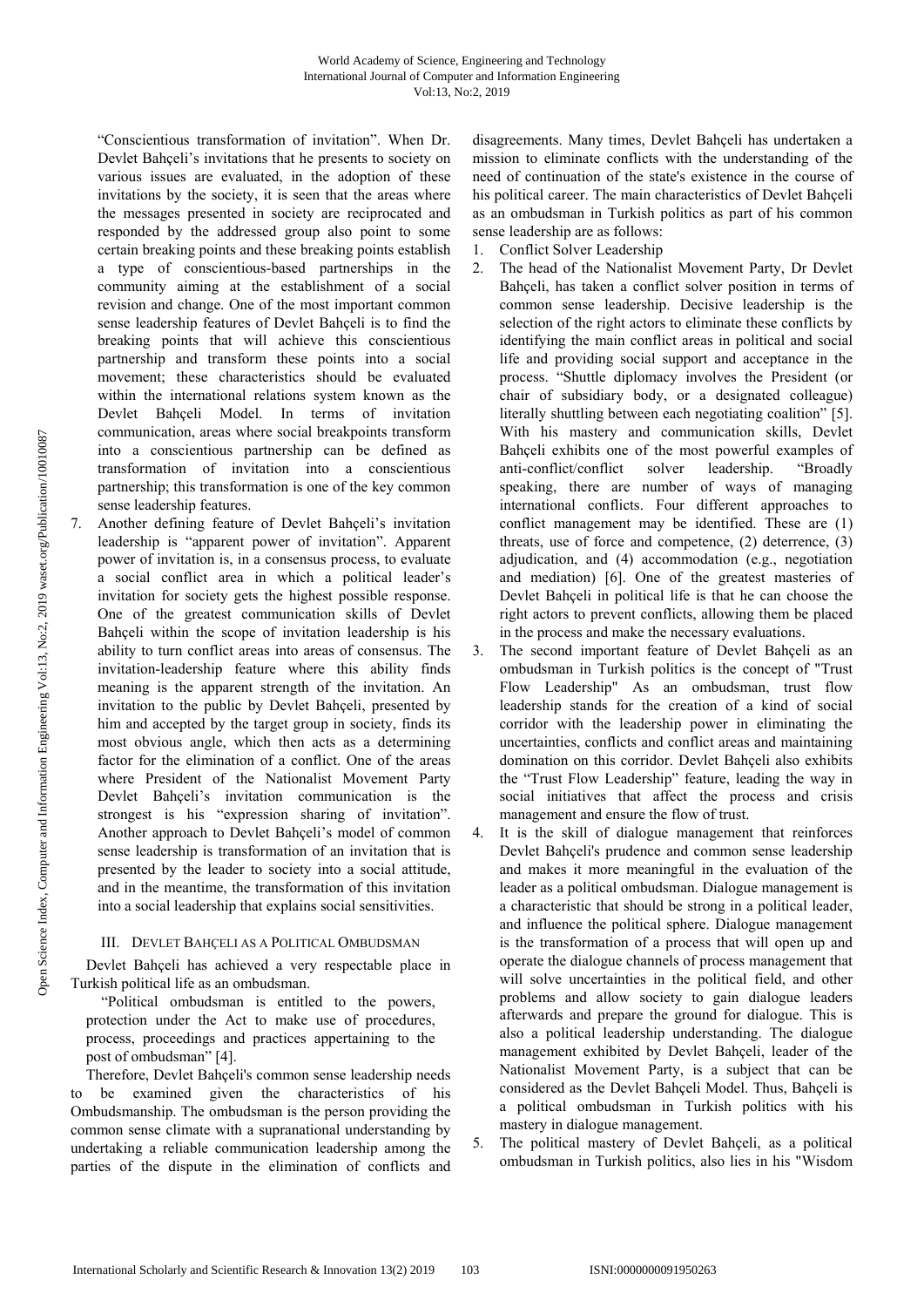in Dialogue Moderatorship". Dialogue moderators, in the process of a dialogue management, are the most effective channels and mechanisms to create a dialogue. They are also the people who have a binding leadership in the presence of important actors who need to participate in the process, especially at the activist level. One of the key elements of Devlet Bahçeli's ombudsman leadership in Turkish politics is his wise leadership and dominance over the actors as the moderator of dialogue. In the event of political or social uncertainty, there are several actors who are required to take action and are expected to manage the process. Devlet Bahçeli presents a political ombudsman character in the selection, evaluation and engagement of these actors, and presents his political charisma and wise leadership with his dominance over the actors.

- 6. In evaluating the impact of Devlet Bahçeli as an ombudsman on the process, the formula of "Having Superior Dialogue Initiative" should also be considered as the Devlet Bahçeli model, which means identifying the priorities and sensitivities of the parties of a dialogue process as an untouchable area and determining the act of action that can be chosen as a common mode of action as a result of the perspective drawn by these priorities and sensitivities. Devlet Bahçeli is the most effective representative of the national and spiritual values holding the Turkish nation together and his ability to determine the survival and future of the state as a model of social cohesion enables him to put this model to the act of expression to determine the common movement way with great success in the dialogue process. This act of expression is sometimes a rally that will provide a common exit; but in any case, it opens the doors of social dialogue.
- 7. One of the masteries of Devlet Bahçeli within the framework of being a real ombudsman lies in his ability to manage the dialogue in the "Interparty Dialogue Traffic" model. The most ideal way to settle disputes is to come together and discuss the debated areas with the related parties. Nowadays, the concept of diplomacy exists particularly to solve international disputes. Devlet Bahçeli is a political leader who has adapted the diplomacy carried out in international relations to Turkish politics and presents a model of Devlet Bahçeli Diplomacy. The most important feature of the Devlet Bahçeli's diplomacy is that it can take the solution step and present the formula of dialogue, even on the most cluttered and unresolved issues, and in the most clogged areas of politics. The right and timely political moves of Devlet Bahçeli are of great importance considering the solution of the many blockages of Turkish politics in the 2000s. The dialogue traffic between the parties means the planning of the negotiations of the representatives of the parties in the event of any disputes to arise. It is possible to make plans about who these representatives will be, how often they will discuss, which topics to discuss, which stage the new representatives will be involved in

the process, and the communication that the representatives will perform mutually in the process. Devlet Bahçeli is an effective leader who is able could carry out such a process of management in Turkey.

8. In the political and social ombudsman model of Devlet Bahçeli, the "Neutral Field Creation" power in the process of dialogue management is an important common-sense leadership feature of Devlet Bahçeli. This is because the most important feature to be considered among the parties is neutrality in the resolution of disagreements on both the international and national level to eliminate the uncertainties.

"Thus cultural mediators are not perceived as a neutral third side but rather are expected to operate for the sake of social justice in the community and for the sake of cultural sensitivity" [7].

Being and acting impartial is a very important process which needs to be carried out at equal distances for everyone, without causing any discrimination, taking transparent relations into account with objective principles. In particular, in order to eliminate conflicts and to prevent uncertainties, such neutrality characteristics must be put into the field and transformed into a form of communication. This area, which can also be called an impartial field, is the most effective field of action in terms of addressing problems and reaching an agreement.

President of the Nationalist Movement Party Devlet Bahçeli has established a platform of equilibrium and cooperation which would bring a relief to Turkish politics, and has also provided a facilitating dialogue model by establishing an objective field and an increase in his effectiveness as a political ombudsman. Sudden and strong decisions, which are effective mechanisms, are adapted into Turkish politics by Devlet Bahçeli, thus leading him to undertake common sense leadership in unexpected times.

- 9. Devlet Bahçeli's important communication success and supremacy as a political and social ombudsman lies in his leadership in his "Establishing Moderative Mechanism". The sobriety mechanism is to carry out the ombudsman process within the limits of being moderate; in other words, to define the characteristics of common sense leadership as the principles of mutual communication. When defining the common sense leadership presented by Devlet Bahçeli to Turkish politics as a communication model, these principles should be transformed into those that will draw the main framework of political negotiations and communication, as well as into accepted procedures by all people. These principles, which can be referred to as the sobriety mechanism are: Equity, survival, tradition, national consciousness, humanity, a conscientious future, commitment to cultural heritage and values, strong belonging to national values, dominance of technology, adherence to the state and leader, loyalty to values and values.
- 10. The Alliance Model, which is one of the important models that Devlet Bahçeli has introduced into Turkish politics, reinforces the emphasis on his common sense